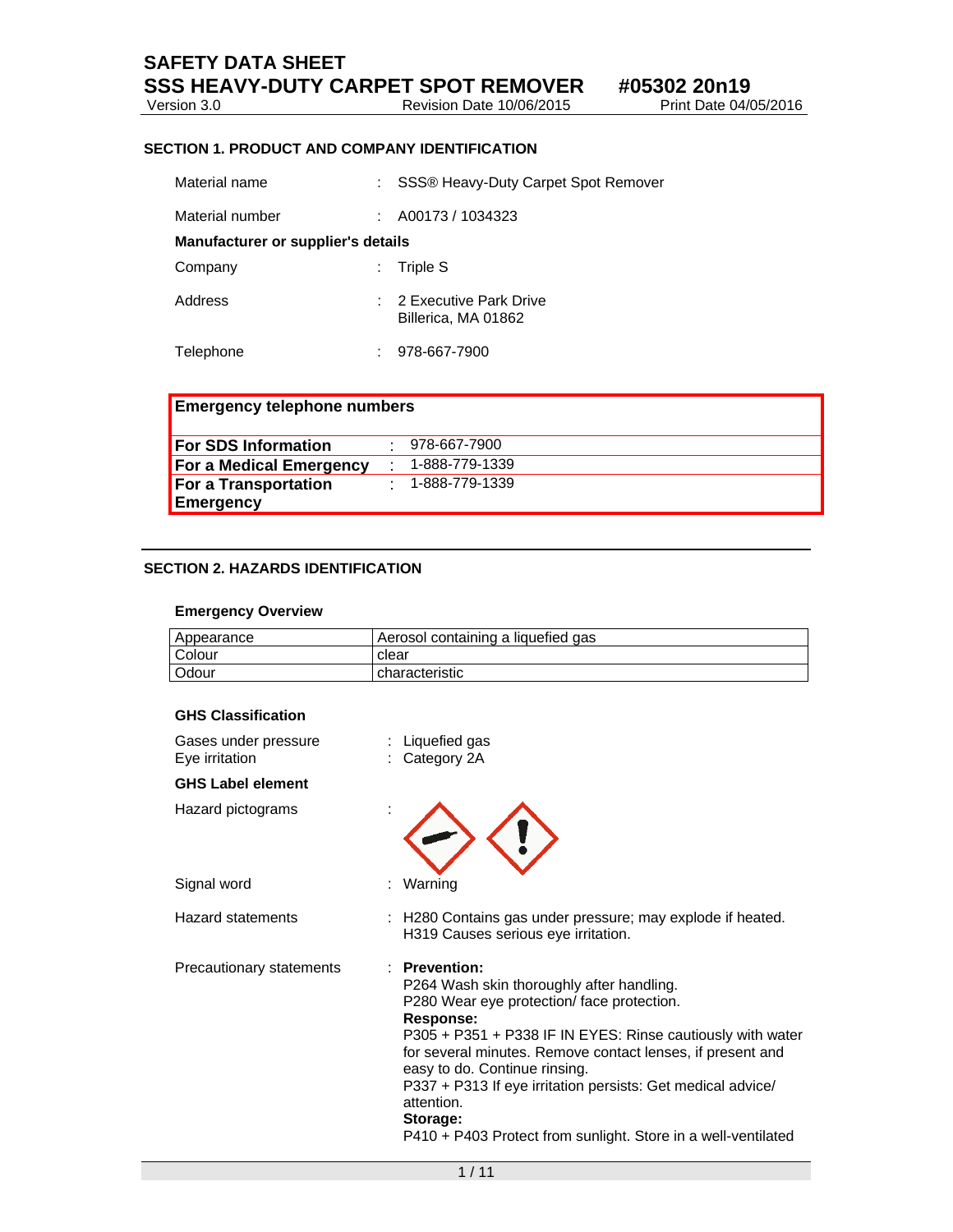Revision Date 10/06/2015

place.

| <b>Potential Health Effects</b> |                                                                                                                                                               |
|---------------------------------|---------------------------------------------------------------------------------------------------------------------------------------------------------------|
| <b>Carcinogenicity:</b>         |                                                                                                                                                               |
| <b>IARC</b>                     | No component of this product present at levels greater than or<br>equal to 0.1% is identified as probable, possible or confirmed<br>human carcinogen by IARC. |
| <b>ACGIH</b>                    | No component of this product present at levels greater than or<br>equal to 0.1% is identified as a carcinogen or potential<br>carcinogen by ACGIH.            |
| OSHA                            | No component of this product present at levels greater than or<br>equal to 0.1% is identified as a carcinogen or potential<br>carcinogen by OSHA.             |
| NTP                             | No component of this product present at levels greater than or<br>equal to 0.1% is identified as a known or anticipated carcinogen<br>by NTP.                 |

## **SECTION 3. COMPOSITION/INFORMATION ON INGREDIENTS**

Substance / Mixture : Mixture

#### **Hazardous components**

| <b>Chemical Name</b>                      | CAS-No.     | Concentration [%] |
|-------------------------------------------|-------------|-------------------|
| butane                                    | 106-97-8    | $>= 5 - < 10$     |
| propan-2-ol                               | 67-63-0     | $>= 5 - < 10$     |
| 2-(2-butoxyethoxy)ethanol                 | 112-34-5    | $>= 5 - < 10$     |
| acetone                                   | 67-64-1     | $>= 1 - 5$        |
| D-Glucopyranose, oligomers, decyl octyl   | 68515-73-1  | $>= 1 - 5$        |
| glycosides                                |             |                   |
| 1-phenoxypropan-2-ol                      | 770-35-4    | $>= 1 - 5$        |
| propane                                   | 74-98-6     | $>= 1 - 5$        |
| D-Glucopyranose, oligomeric, C10-16-alkyl | 110615-47-9 | $>= 1 - 5$        |
| glycosides                                |             |                   |
| sodium nitrite                            | 7632-00-0   | $>= 0.1 - 1$      |

#### **SECTION 4. FIRST AID MEASURES**

| General advice          | : Move out of dangerous area.<br>Show this safety data sheet to the doctor in attendance.<br>Do not leave the victim unattended.                                                                                                                             |
|-------------------------|--------------------------------------------------------------------------------------------------------------------------------------------------------------------------------------------------------------------------------------------------------------|
| If inhaled              | : If unconscious place in recovery position and seek medical<br>advice.<br>If symptoms persist, call a physician.                                                                                                                                            |
| In case of skin contact | : In case of contact, immediately flush eyes or skin with plenty<br>of water for at least 15 minutes while removing contaminated<br>clothing and shoes.<br>Wash contaminated clothing before re-use.<br>Call a physician if irritation develops or persists. |
| In case of eye contact  | : Remove contact lenses.<br>Protect unharmed eye.                                                                                                                                                                                                            |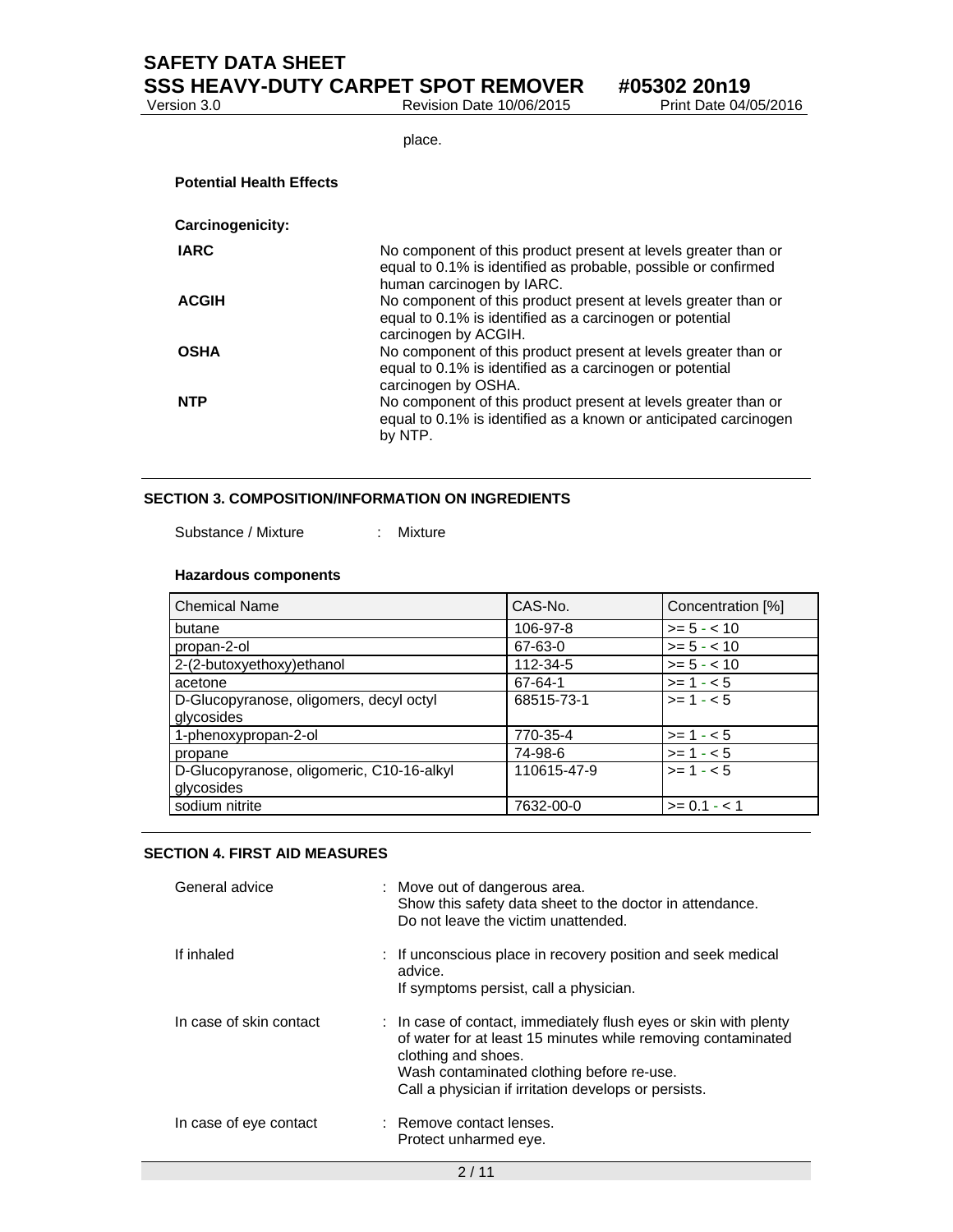| <b>SAFETY DATA SHEET</b> | <b>SSS HEAVY-DUTY CARPET SPOT REMOVER</b>                                                                                                                                                | #05302 20n19          |
|--------------------------|------------------------------------------------------------------------------------------------------------------------------------------------------------------------------------------|-----------------------|
| Version 3.0              | Revision Date 10/06/2015                                                                                                                                                                 | Print Date 04/05/2016 |
|                          | Keep eye wide open while rinsing.<br>If eye irritation persists, consult a specialist.<br>If in eyes, rinse with water for 15 minutes.                                                   |                       |
| If swallowed             | : Keep respiratory tract clear.<br>Never give anything by mouth to an unconscious person.<br>DO NOT induce vomiting unless directed to do so by a<br>physician or poison control center. |                       |

If symptoms persist, call a physician.

## **SECTION 5. FIREFIGHTING MEASURES**

| Suitable extinguishing media                     | : Alcohol-resistant foam<br>Carbon dioxide (CO2)<br>Dry chemical<br>Water spray jet                                                                    |
|--------------------------------------------------|--------------------------------------------------------------------------------------------------------------------------------------------------------|
| Unsuitable extinguishing<br>media                | : High volume water jet                                                                                                                                |
| Specific hazards during<br>firefighting          | : Do not allow run-off from fire fighting to enter drains or water<br>courses.                                                                         |
| Hazardous combustion<br>products                 | : Carbon dioxide (CO2)<br>Carbon monoxide<br>Smoke                                                                                                     |
| Specific extinguishing<br>methods                | : Use extinguishing measures that are appropriate to local<br>circumstances and the surrounding environment.                                           |
| Further information                              | : Standard procedure for chemical fires.<br>Use extinguishing measures that are appropriate to local<br>circumstances and the surrounding environment. |
| Special protective equipment<br>for firefighters | : Wear self-contained breathing apparatus for firefighting if<br>necessary.                                                                            |

## **SECTION 6. ACCIDENTAL RELEASE MEASURES**

| Personal precautions,<br>protective equipment and<br>emergency procedures | : Use personal protective equipment.<br>Ensure adequate ventilation.<br>Evacuate personnel to safe areas.<br>Remove all sources of ignition.<br>Beware of vapours accumulating to form explosive<br>concentrations. Vapours can accumulate in low areas. |
|---------------------------------------------------------------------------|----------------------------------------------------------------------------------------------------------------------------------------------------------------------------------------------------------------------------------------------------------|
| Environmental precautions                                                 | : Prevent further leakage or spillage if safe to do so.<br>Prevent product from entering drains.<br>If the product contaminates rivers and lakes or drains inform<br>respective authorities.                                                             |
| Methods and materials for<br>containment and cleaning up                  | : Soak up with inert absorbent material (e.g. sand, silica gel,<br>acid binder, universal binder, sawdust).<br>Sweep up or vacuum up spillage and collect in suitable<br>container for disposal.                                                         |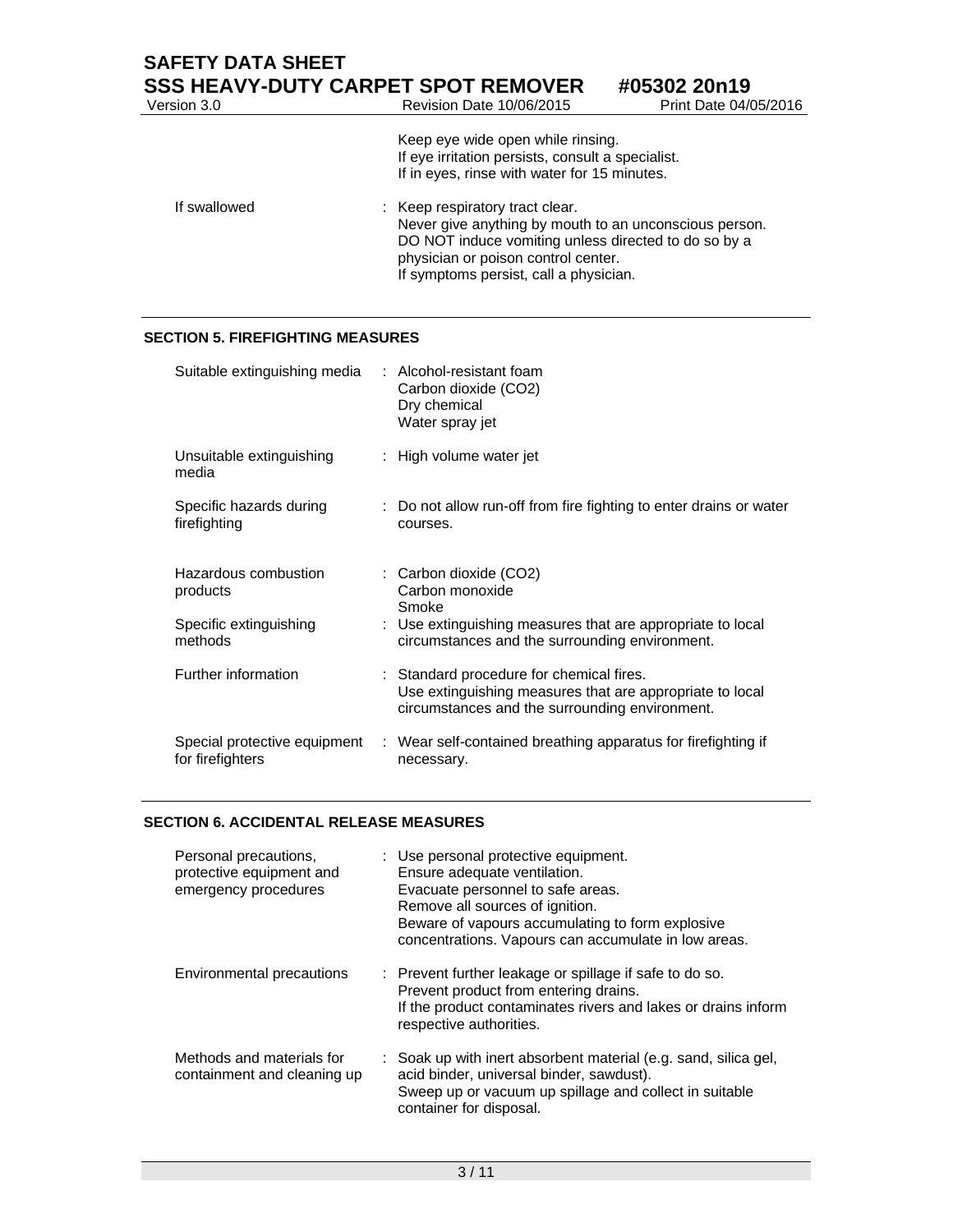**SAFETY DATA SHEET SSS HEAVY-DUTY CARPET SPOT REMOVER** #05302 20n19<br>Version 3.0 Revision Date 10/06/2015 Print Date 04/05/2016

#### **SECTION 7. HANDLING AND STORAGE**

| Advice on safe handling     | : Avoid contact with skin and eyes.<br>For personal protection see section 8.<br>Smoking, eating and drinking should be prohibited in the<br>application area.<br>Take precautionary measures against static discharges.<br>Provide sufficient air exchange and/or exhaust in work rooms.<br>Always replace cap after use.<br>Dispose of rinse water in accordance with local and national<br>regulations.<br>Do not breathe vapours or spray mist. |
|-----------------------------|-----------------------------------------------------------------------------------------------------------------------------------------------------------------------------------------------------------------------------------------------------------------------------------------------------------------------------------------------------------------------------------------------------------------------------------------------------|
| Conditions for safe storage | : BEWARE: Aerosol is pressurized. Keep away from direct sun<br>exposure and temperatures over 50 °C. Do not open by force<br>or throw into fire even after use. Do not spray on flames or<br>red-hot objects.<br>No smoking.<br>Observe label precautions.<br>Keep in a dry, cool and well-ventilated place.<br>Electrical installations / working materials must comply with<br>the technological safety standards.                                |
| Materials to avoid          | Strong oxidizing agents                                                                                                                                                                                                                                                                                                                                                                                                                             |

## **SECTION 8. EXPOSURE CONTROLS/PERSONAL PROTECTION**

## **Components with workplace control parameters**

| Components  | CAS-No.  | Value type<br>(Form of<br>exposure) | Control<br>parameters /<br>Permissible<br>concentration | <b>Basis</b>     |
|-------------|----------|-------------------------------------|---------------------------------------------------------|------------------|
| butane      | 106-97-8 | <b>TWA</b>                          | 800 ppm<br>1,900 mg/m3                                  | <b>NIOSH REL</b> |
|             |          | <b>TWA</b>                          | 800 ppm<br>1,900 mg/m3                                  | <b>OSHA P0</b>   |
| propan-2-ol | 67-63-0  | <b>TWA</b>                          | 200 ppm                                                 | <b>ACGIH</b>     |
|             |          | <b>STEL</b>                         | 400 ppm                                                 | <b>ACGIH</b>     |
|             |          | <b>TWA</b>                          | 400 ppm<br>980 mg/m3                                    | <b>NIOSH REL</b> |
|             |          | <b>ST</b>                           | 500 ppm<br>1,225 mg/m3                                  | <b>NIOSH REL</b> |
|             |          | <b>TWA</b>                          | 400 ppm<br>980 mg/m3                                    | <b>OSHA Z-1</b>  |
|             |          | <b>TWA</b>                          | 400 ppm<br>980 mg/m3                                    | <b>OSHA PO</b>   |
|             |          | <b>STEL</b>                         | 500 ppm<br>1,225 mg/m3                                  | <b>OSHA P0</b>   |
| acetone     | 67-64-1  | <b>TWA</b>                          | 500 ppm                                                 | <b>ACGIH</b>     |
|             |          | <b>STEL</b>                         | 750 ppm                                                 | <b>ACGIH</b>     |
|             |          | <b>TWA</b>                          | $250$ ppm<br>590 mg/m3                                  | <b>NIOSH REL</b> |
|             |          | <b>TWA</b>                          | 1,000 ppm                                               | <b>OSHA Z-1</b>  |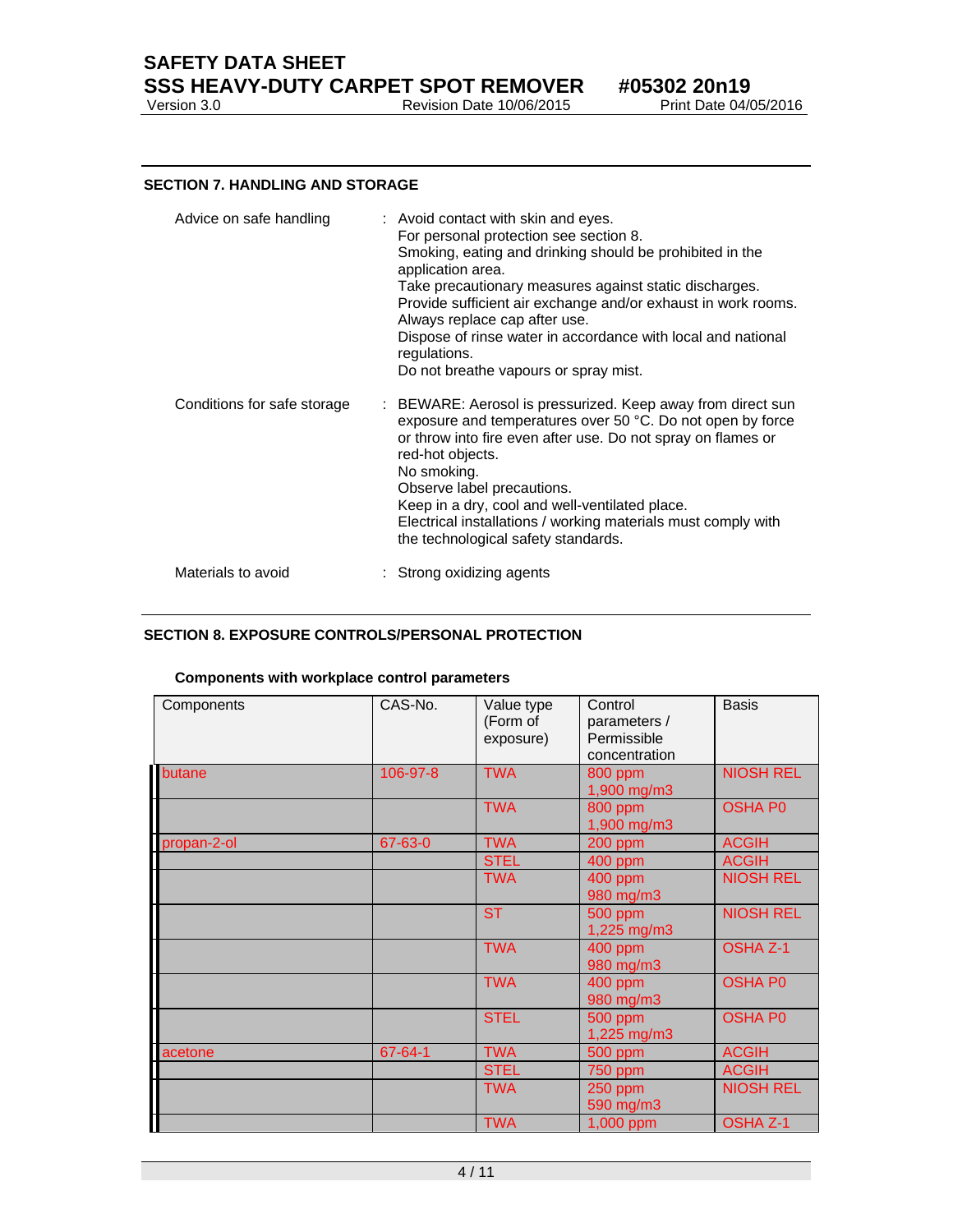**SAFETY DATA SHEET** 

**SSS HEAVY-DUTY CARPET SPOT REMOVER** #05302 20n19<br>Version 3.0 Revision Date 10/06/2015 Print Date 04/05/2016

Revision Date 10/06/2015

| H                        |         |             | 2,400 mg/m3      |                  |
|--------------------------|---------|-------------|------------------|------------------|
|                          |         | <b>TWA</b>  | 750 ppm          | <b>OSHA PO</b>   |
|                          |         |             | $1,800$ mg/m $3$ |                  |
|                          |         | <b>STEL</b> | 1,000 ppm        | <b>OSHA PO</b>   |
|                          |         |             | 2,400 mg/m3      |                  |
| propane                  | 74-98-6 | <b>TWA</b>  | 1,000 ppm        | <b>ACGIH</b>     |
|                          |         | <b>TWA</b>  | 1,000 ppm        | <b>NIOSH REL</b> |
|                          |         |             | 1,800 mg/m3      |                  |
|                          |         | <b>TWA</b>  | $1,000$ ppm      | <b>OSHA Z-1</b>  |
| $\overline{\phantom{a}}$ |         |             | 1,800 mg/m3      |                  |
|                          |         | <b>TWA</b>  | 1,000 ppm        | <b>OSHA PO</b>   |
|                          |         |             | 1,800 mg/m3      |                  |

## **Biological occupational exposure limits**

| Component   | CAS-No. | Control    | Biological | Sampling  | Permissible   | <b>Basis</b>     |
|-------------|---------|------------|------------|-----------|---------------|------------------|
|             |         | parameters | specimen   | time      | concentration |                  |
| PROPAN-2-OL | 67-63-0 | Acetone    | Urine      | End of    | $40$ mg/l     | <b>ACGIH BEI</b> |
|             |         |            |            | shift at  |               |                  |
|             |         |            |            | end of    |               |                  |
|             |         |            |            | workwee   |               |                  |
|             |         |            |            | ĸ         |               |                  |
| 2-PROPANONE | 67-64-1 | Acetone    | Urine      | End of    | 50 mg/l       | <b>ACGIH BEI</b> |
|             |         |            |            | shift (As |               |                  |
|             |         |            |            | soon as   |               |                  |
|             |         |            |            | possible  |               |                  |
|             |         |            |            | after     |               |                  |
|             |         |            |            | exposure  |               |                  |
|             |         |            |            | ceases)   |               |                  |

## **Personal protective equipment**

| Respiratory protection   | : In case of insufficient ventilation, wear suitable respiratory<br>equipment.                                                                                                                             |
|--------------------------|------------------------------------------------------------------------------------------------------------------------------------------------------------------------------------------------------------|
| Hand protection          |                                                                                                                                                                                                            |
| Remarks                  | : The suitability for a specific workplace should be discussed<br>with the producers of the protective gloves.                                                                                             |
| Eye protection           | : Tightly fitting safety goggles<br>Wear face-shield and protective suit for abnormal processing<br>problems.<br>Ensure that eyewash stations and safety showers are close to<br>the workstation location. |
| Skin and body protection | : Impervious clothing<br>Choose body protection according to the amount and<br>concentration of the dangerous substance at the work place.                                                                 |
| Hygiene measures         | : When using do not eat or drink.<br>When using do not smoke.<br>Wash hands before breaks and at the end of workday.                                                                                       |

## **SECTION 9. PHYSICAL AND CHEMICAL PROPERTIES**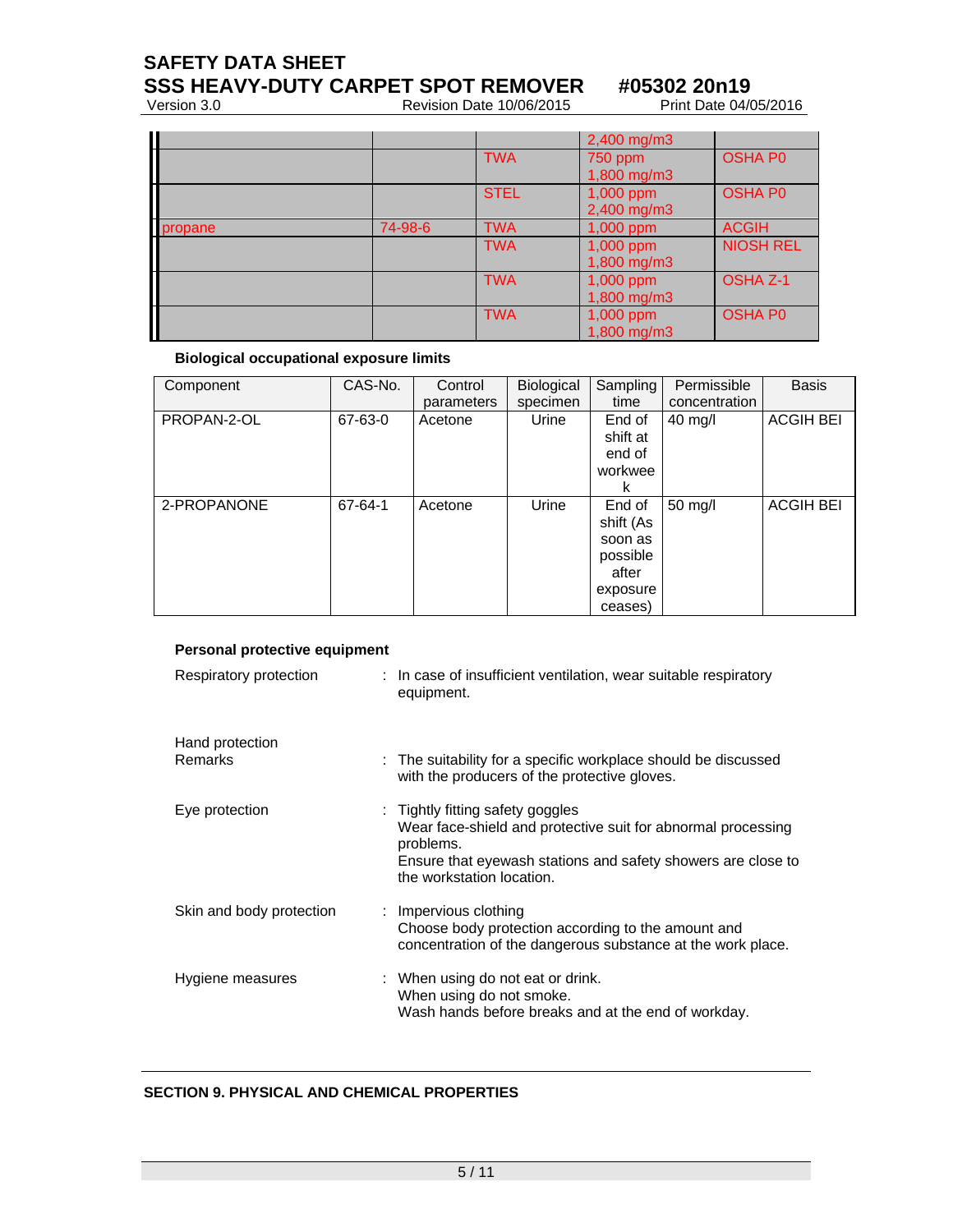# **SAFETY DATA SHEET SSS HEAVY-DUTY CARPET SPOT REMOVER** #05302 20n19<br> **Nersion 3.0** Revision Date 10/06/2015 Print Date 04/05/2016

Version 3.0 **Review Area** 

| Appearance                                 |                      | Aerosol containing a liquefied gas |
|--------------------------------------------|----------------------|------------------------------------|
| Colour                                     |                      | clear                              |
| Odour                                      | t                    | characteristic                     |
| <b>Odour Threshold</b>                     | ÷                    | No data available                  |
| рH                                         | t                    | $9.5 - 10$                         |
| Melting point/freezing point               | t                    | No data available                  |
| Boiling point                              | ÷                    | No data available                  |
| Flash point                                | :                    | Not applicable                     |
| Evaporation rate                           | ÷                    | 1                                  |
| Flammability (solid, gas)                  | ÷                    | The product is not flammable.      |
| Upper explosion limit                      | t.                   | No data available                  |
| Lower explosion limit                      | ÷                    | No data available                  |
| Vapour pressure                            | t.                   | 4,136 hPa (21 °C)                  |
| Relative vapour density                    | ÷                    | No data available                  |
| Density                                    | ÷                    | 0.985 g/cm3                        |
| Solubility(ies)                            |                      |                                    |
| Water solubility                           | $\ddot{\phantom{a}}$ | soluble                            |
| Partition coefficient: n-<br>octanol/water | ÷                    | No data available                  |
| Auto-ignition temperature                  | ÷                    | not determined                     |
| Thermal decomposition                      |                      | No data available                  |
| Viscosity                                  |                      |                                    |
| Viscosity, kinematic                       | ÷                    | No data available                  |
| Heat of combustion                         | ÷.                   | 10.46 kJ/g                         |

## **SECTION 10. STABILITY AND REACTIVITY**

| Reactivity                            | Stable                                                                                                |
|---------------------------------------|-------------------------------------------------------------------------------------------------------|
| Chemical stability                    | : Stable under normal conditions.                                                                     |
| Possibility of hazardous<br>reactions | : Vapours may form explosive mixture with air.<br>No decomposition if stored and applied as directed. |
| Conditions to avoid                   | : Heat, flames and sparks.<br>Extremes of temperature and direct sunlight.                            |
| Incompatible materials                | $:$ Strong oxidizing agents                                                                           |
| Hazardous decomposition               | $\therefore$ Carbon dioxide (CO2)                                                                     |
|                                       |                                                                                                       |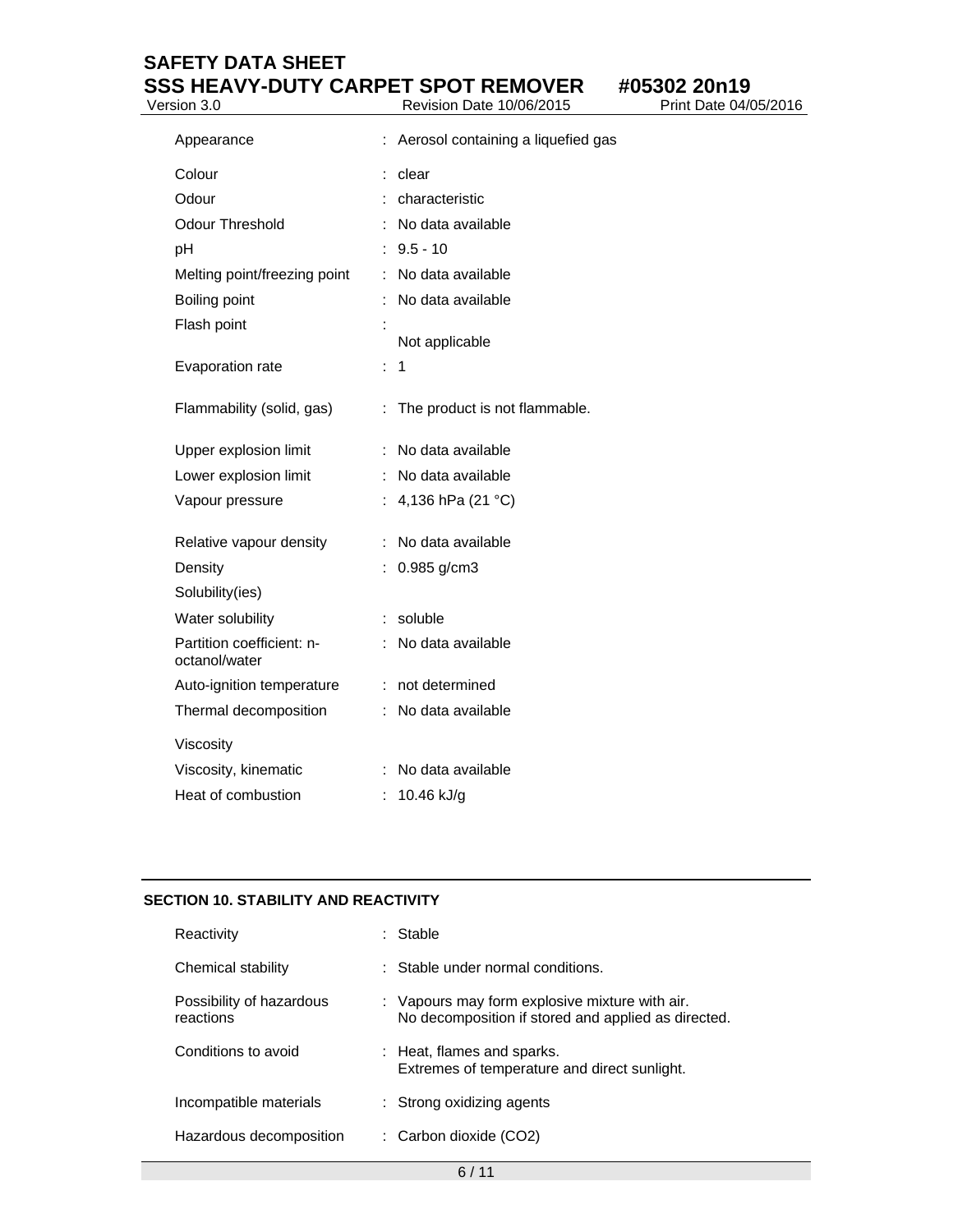**SAFETY DATA SHEET SSS HEAVY-DUTY CARPET SPOT REMOVER** #05302 20n19<br> **Nevision Date 10/06/2015** Print Date 04/05/2016

Revision Date 10/06/2015

products **Carbon monoxide** Nitrogen oxides (NOx)

## **SECTION 11. TOXICOLOGICAL INFORMATION**

#### **Acute toxicity**

**Product:** 

| Acute oral toxicity   | : Acute toxicity estimate : $>$ 5,000 mg/kg<br>Method: Calculation method |
|-----------------------|---------------------------------------------------------------------------|
| Acute dermal toxicity | : Acute toxicity estimate : $>$ 5,000 mg/kg<br>Method: Calculation method |

## **Components:**

| butane:                   |                                                                    |
|---------------------------|--------------------------------------------------------------------|
| Acute inhalation toxicity | LC50 Mouse 1,237 mg/l<br>Exposure time: 2 h<br>LC50 Rat 1,355 mg/l |
|                           |                                                                    |
| propan-2-ol:              |                                                                    |
| Acute oral toxicity       | LD50 Oral Rat. 4,396 mg/kg<br>Method: Calculation method           |
| acetone:                  |                                                                    |
| Acute oral toxicity       | LD50 Rat 5,800 mg/kg                                               |
| Acute inhalation toxicity | LC50 Rat 132 mg/l<br>Exposure time: 3 h                            |
|                           | LC50 Rat 50.1 mg/l                                                 |
| Acute dermal toxicity     | LD50 Guinea pig $> 7,426$ mg/kg                                    |
|                           | LD50 Rabbit $> 7,426$ mg/kg                                        |
| propane:                  |                                                                    |
| Acute inhalation toxicity | LC50 Mouse 1,237 mg/l<br>Exposure time: 2 h                        |
|                           | LC50 Rat 658 mg/l<br>Exposure time: 4 h                            |
|                           | LC50 Rat 1,355 mg/l                                                |
| in corrosion/irritation   |                                                                    |

**Skin corrosion/irritation** 

## **Product:**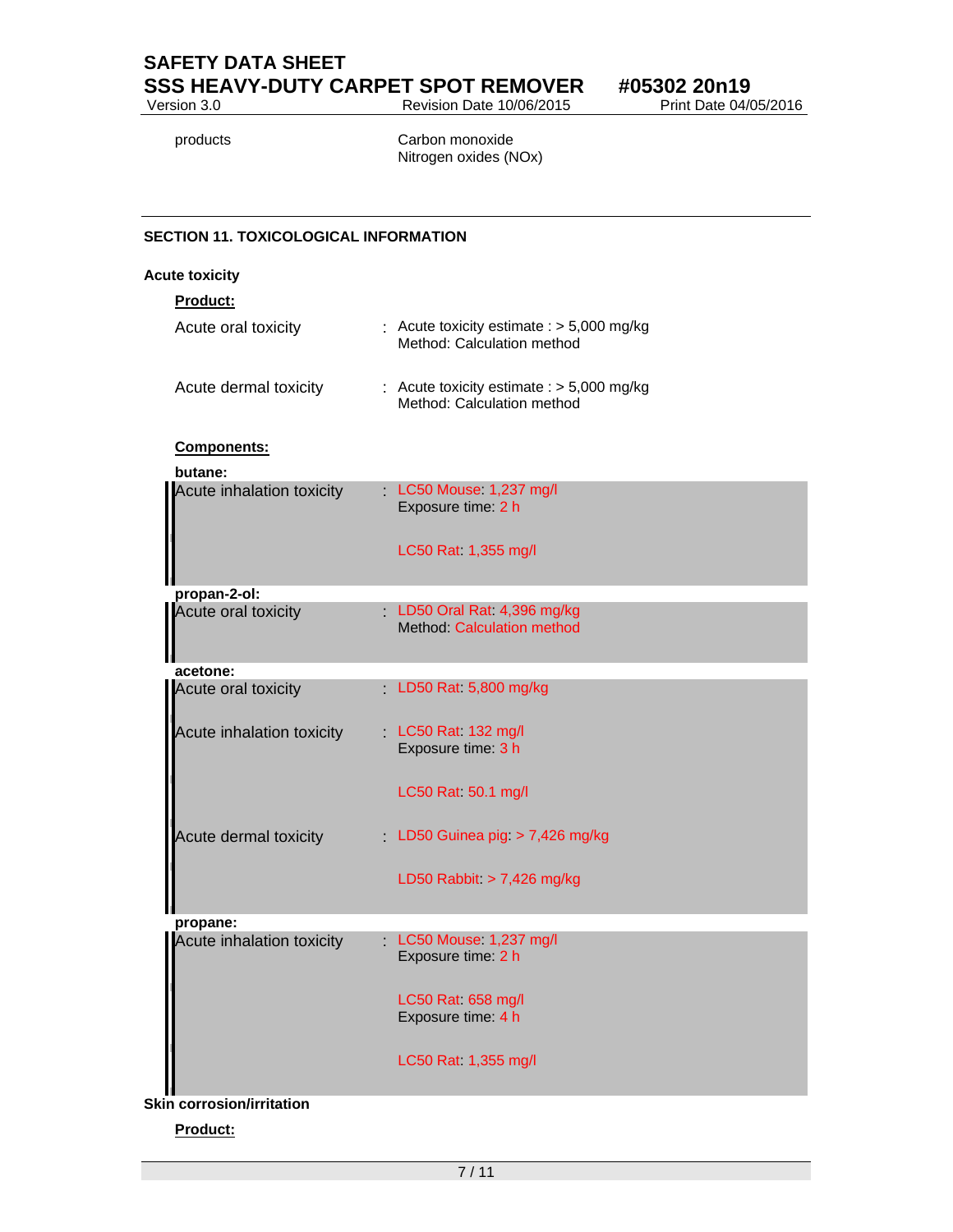## **SAFETY DATA SHEET SSS HEAVY-DUTY CARPET SPOT REMOVER #05302 20n19**

Version 3.0 Revision Date 10/06/2015 Print Date 04/05/2016

Remarks: May cause skin irritation and/or dermatitis.

#### **Serious eye damage/eye irritation**

#### **Product:**

Remarks: Severe eye irritation

#### **Respiratory or skin sensitisation**

No data available

**Germ cell mutagenicity** 

#### No data available

#### **Carcinogenicity**

No data available

#### **Reproductive toxicity**

No data available

**butane: propan-2-ol: 2-(2-butoxyethoxy)ethanol: acetone: D-Glucopyranose, oligomers, decyl octyl glycosides: 1-phenoxypropan-2-ol: propane: D-Glucopyranose, oligomeric, C10-16-alkyl glycosides: sodium nitrite:** 

## **STOT - single exposure**

No data available

#### **STOT - repeated exposure**

No data available

#### **Aspiration toxicity**

No data available

#### **Further information**

## **Product:**

Remarks: No data available

## **SECTION 12. ECOLOGICAL INFORMATION**

#### **Ecotoxicity**

No data available

#### **Persistence and degradability**

No data available **Bioaccumulative potential** 

## **Product:**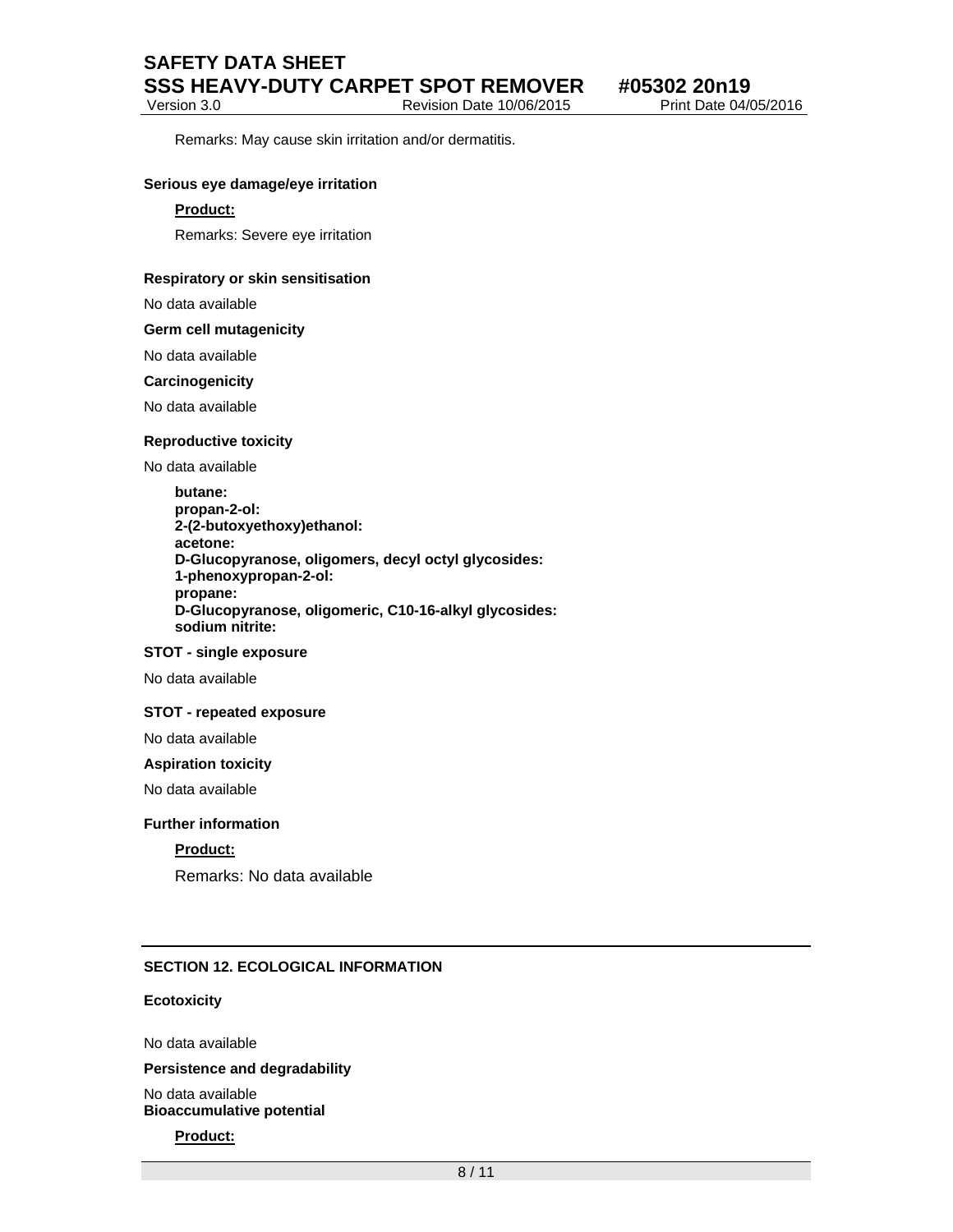# **SAFETY DATA SHEET SSS HEAVY-DUTY CARPET SPOT REMOVER** #05302 20n19<br>Version 3.0 Revision Date 10/06/2015 Print Date 04/05/2016

Revision Date 10/06/2015

| Partition coefficient: n- : Remarks: No data available<br>octanol/water<br><b>Components:</b><br>butane: |                      |
|----------------------------------------------------------------------------------------------------------|----------------------|
| Partition coefficient: n-<br>octanol/water                                                               | <b>Example 12.89</b> |
| 2-(2-butoxyethoxy) ethanol:                                                                              |                      |
| Partition coefficient: n- : Pow: 1<br>octanol/water                                                      |                      |
| D-Glucopyranose, oligomeric, C10-16-alkyl glycosides :                                                   |                      |
| Partition coefficient: n- : Pow: 0.07<br>octanol/water                                                   |                      |
| <b>Mobility in soil</b>                                                                                  |                      |
| No data available                                                                                        |                      |

## **Other adverse effects**

No data available

#### **Product:**

| Regulation                           | 40 CFR Protection of Environment; Part 82 Protection of<br>Stratospheric Ozone - CAA Section 602 Class I<br><b>Substances</b>                                                     |
|--------------------------------------|-----------------------------------------------------------------------------------------------------------------------------------------------------------------------------------|
| <b>Remarks</b>                       | This product neither contains, nor was manufactured<br>with a Class I or Class II ODS as defined by the U.S.<br>Clean Air Act Section 602 (40 CFR 82, Subpt. A, App.A<br>$+ B$ ). |
| Additional ecological<br>information | $:$ No data available                                                                                                                                                             |

## **SECTION 13. DISPOSAL CONSIDERATIONS**

| <b>Disposal methods</b> |                                                                                                                                                                               |
|-------------------------|-------------------------------------------------------------------------------------------------------------------------------------------------------------------------------|
| Waste from residues     | Do not dispose of waste into sewer.<br>Do not contaminate ponds, waterways or ditches with<br>chemical or used container.<br>Dispose of in accordance with local regulations. |
| Contaminated packaging  | : Empty remaining contents.<br>Dispose of as unused product.<br>Do not re-use empty containers.<br>Do not burn, or use a cutting torch on, the empty drum.                    |

## **SECTION 14. TRANSPORT INFORMATION**

Transportation Regulation: 49 CFR (USA): ORM-D, CONSUMER COMMODITY

Transportation Regulation: IMDG (Vessel): UN1950, AEROSOLS, NON-FLAMMABLE, 2.2, - Limited quantity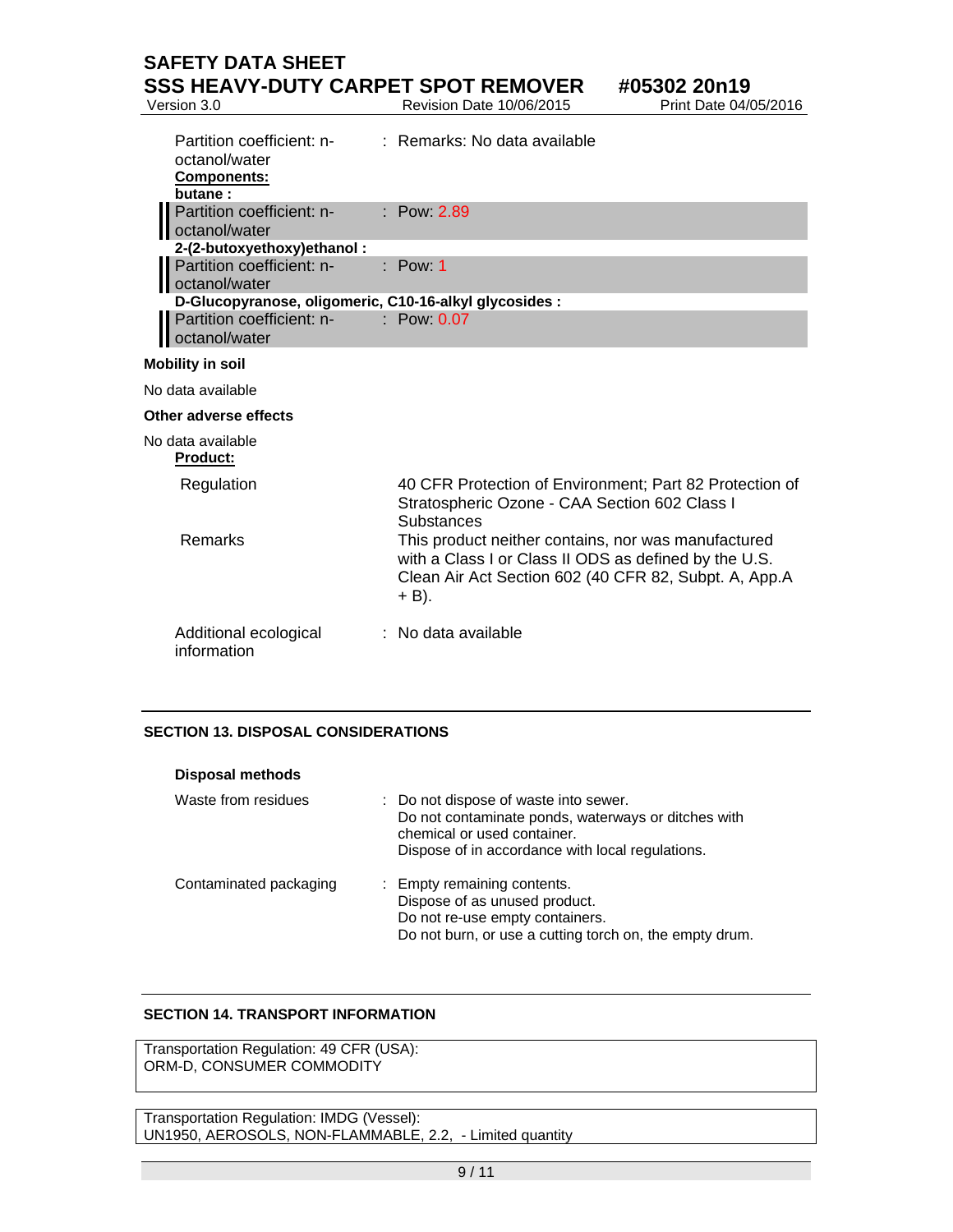## **SAFETY DATA SHEET SSS HEAVY-DUTY CARPET SPOT REMOVER #05302 20n19**

Version 3.0 Revision Date 10/06/2015 Print Date 04/05/2016

Transportation Regulation: IATA (Cargo Air): UN1950, AEROSOLS, NON-FLAMMABLE, 2.2, - Limited quantity

Transportation Regulation: IATA (Passenger Air): UN1950, AEROSOLS, NON-FLAMMABLE, 2.2, - Limited quantity

Transportation Regulation: TDG (Canada): UN1950, AEROSOLS, NON-FLAMMABLE, 2.2, - Limited quantity

## **SECTION 15. REGULATORY INFORMATION**

## **EPCRA - Emergency Planning and Community Right-to-Know Act**

## **CERCLA Reportable Quantity**

| Components     | CAS-No.   | (lbs) | Component RQ   Calculated product RQ<br>(lbs) |
|----------------|-----------|-------|-----------------------------------------------|
| sodium nitrite | 7632-00-0 | 100   |                                               |

\*: Calculated RQ exceeds reasonably attainable upper limit.

## **SARA 304 Extremely Hazardous Substances Reportable Quantity**

This material does not contain any components with a section 304 EHS RQ.

| SARA 311/312 Hazards         | : Acute Health Hazard<br>Sudden Release of Pressure Hazard                                                                                                                                |
|------------------------------|-------------------------------------------------------------------------------------------------------------------------------------------------------------------------------------------|
| <b>SARA 302</b>              | : No chemicals in this material are subject to the reporting<br>requirements of SARA Title III, Section 302.                                                                              |
| <b>SARA 313</b>              | : This material does not contain any chemical components with<br>known CAS numbers that exceed the threshold (De Minimis)<br>reporting levels established by SARA Title III, Section 313. |
| <b>California Prop 65</b>    | This product does not contain any chemicals known to State of<br>California to cause cancer, birth defects, or any other<br>reproductive harm.                                            |
|                              | The components of this product are reported in the following inventories:                                                                                                                 |
| <b>TSCA</b>                  | On TSCA Inventory                                                                                                                                                                         |
| <b>DSL</b>                   | This product contains one or several components that are not on the<br>Canadian DSL nor NDSL.                                                                                             |
| <b>AICS</b>                  | Not in compliance with the inventory                                                                                                                                                      |
| <b>NZIoC</b>                 | Not in compliance with the inventory                                                                                                                                                      |
| <b>PICCS</b><br><b>IECSC</b> | Not in compliance with the inventory<br>Not in compliance with the inventory                                                                                                              |
| Increased a more Area        | al Maliaitheachad an Daoineacha                                                                                                                                                           |

## **Inventory Acronym and Validity Area Legend:**

AICS (Australia), DSL (Canada), IECSC (China), REACH (European Union), ENCS (Japan), ISHL (Japan), KECI (Korea), NZIoC (New Zealand), PICCS (Philippines), TCSI (Taiwan), TSCA (USA)